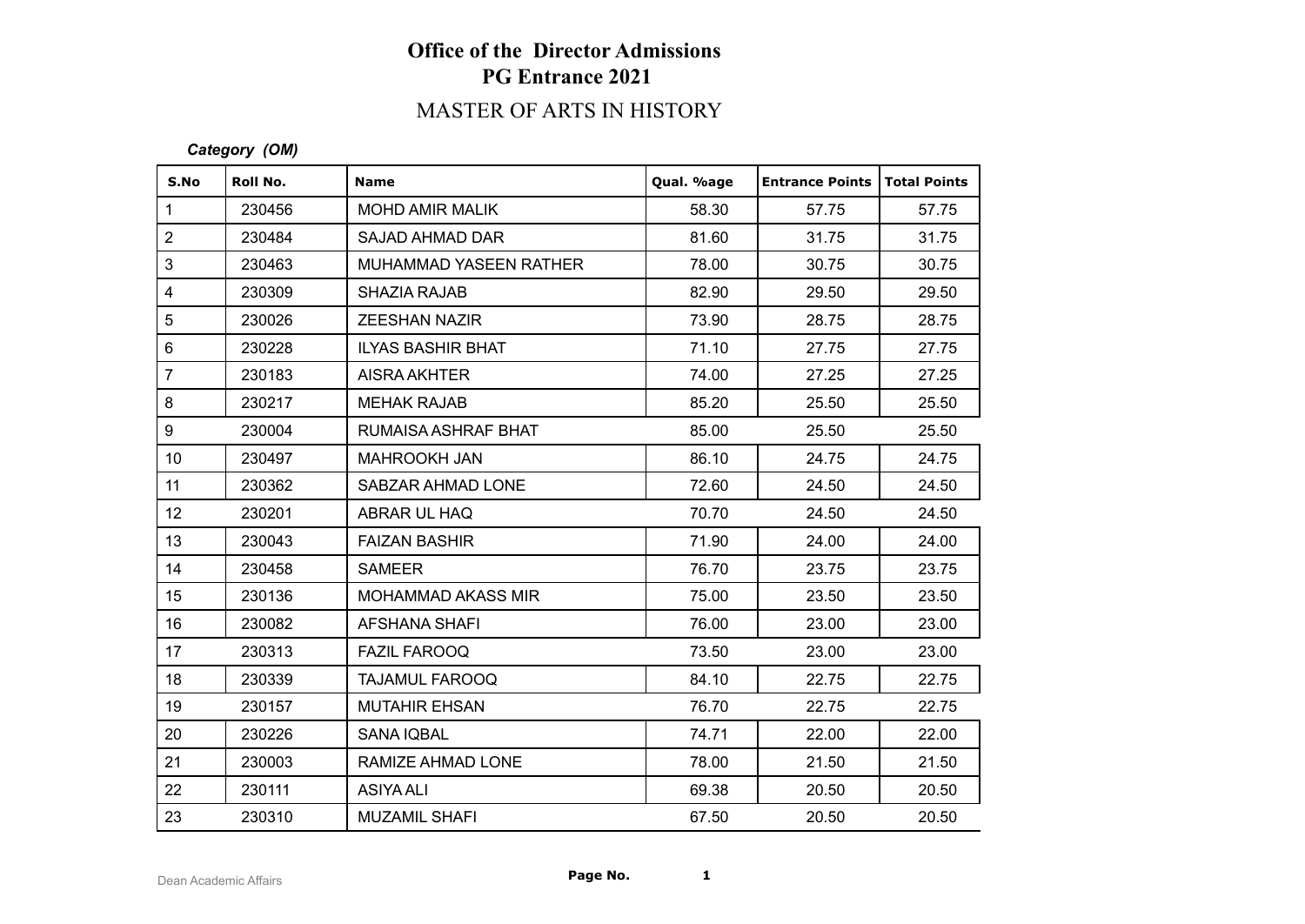# MASTER OF ARTS IN HISTORY

#### *Category (OM)*

| S.No | Roll No. | <b>Name</b>             | Qual. %age | <b>Entrance Points</b> | <b>Total Points</b> |
|------|----------|-------------------------|------------|------------------------|---------------------|
| 24   | 230039   | <b>BISMA IRSHAD</b>     | 78.00      | 20.25                  | 20.25               |
| 25   | 230041   | AAFAQ AYOUB             | 72.00      | 20.25                  | 20.25               |
| 26   | 230363   | AADIL GULZAR            | 76.20      | 20.00                  | 20.00               |
| 27   | 230015   | <b>SHAKIR SHAFI</b>     | 73.70      | 20.00                  | 20.00               |
| 28   | 230504   | <b>ZUBAIR BASHIR</b>    | 64.90      | 20.00                  | 20.00               |
| 29   | 230013   | KHALID RASHID SHAGOO    | 74.40      | 19.75                  | 19.75               |
| 30   | 230202   | MANZOOR AHMAD MAGRAY    | 64.10      | 19.75                  | 19.75               |
| 31   | 230044   | <b>MURTAZA BASHIR</b>   | 73.10      | 19.50                  | 19.50               |
| 32   | 230299   | AQIB MUSHTAQ            | 65.00      | 19.50                  | 19.50               |
| 33   | 230324   | <b>OBAIR RASHID</b>     | 76.50      | 19.25                  | 19.25               |
| 34   | 230351   | <b>LUBNA BASHIR</b>     | 62.20      | 19.25                  | 19.25               |
| 35   | 230186   | <b>BASIT MUSHTAQ</b>    | 70.00      | 19.00                  | 19.00               |
| 36   | 230410   | <b>HAFSA GULZAR</b>     | 67.40      | 19.00                  | 19.00               |
| 37   | 230402   | RABIA MUZAFFAR          | 66.50      | 19.00                  | 19.00               |
| 38   | 230340   | <b>IDREES AHMAD MIR</b> | 66.10      | 19.00                  | 19.00               |
| 39   | 230429   | SAHIL BASHIR            | 65.80      | 19.00                  | 19.00               |
| 40   | 230391   | ASIF MANZOOR BHAT       | 82.60      | 18.75                  | 18.75               |
| 41   | 230400   | RAFIYA AKTHER           | 72.27      | 18.75                  | 18.75               |
| 42   | 230190   | YAWER AHMAD DAR         | 67.20      | 18.75                  | 18.75               |
| 43   | 230231   | <b>AAMIR AMIN</b>       | 66.40      | 18.75                  | 18.75               |
| 44   | 230446   | <b>UMAR SHABAN WANI</b> | 50.50      | 18.75                  | 18.75               |
| 45   | 230323   | ASIF HUSSAIN GORSI      | 74.40      | 18.50                  | 18.50               |
| 46   | 230060   | SHABEENA HANEEF         | 77.60      | 18.25                  | 18.25               |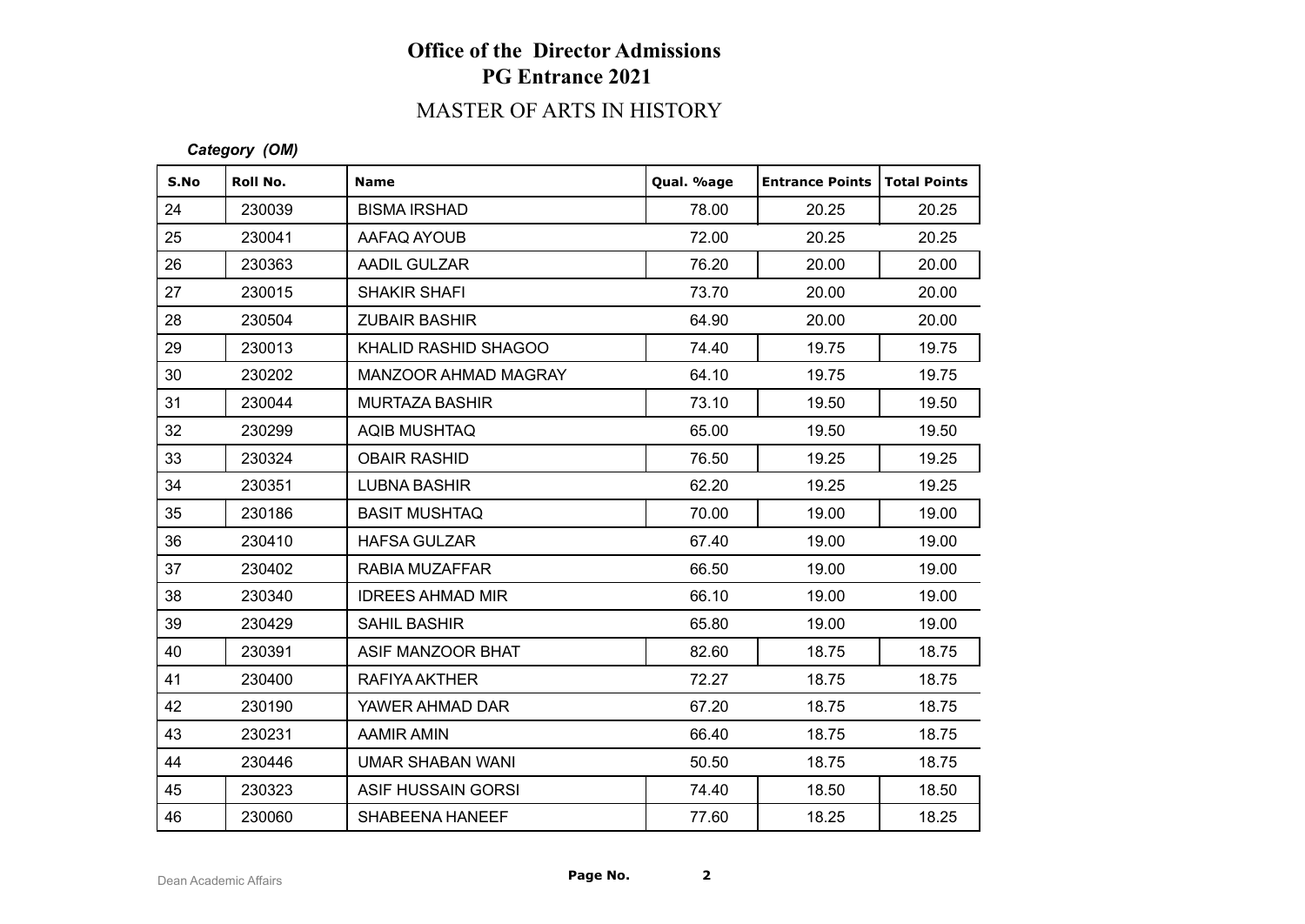### MASTER OF ARTS IN HISTORY

#### *Category (OM)*

| S.No | Roll No. | <b>Name</b>            | Qual. %age | <b>Entrance Points   Total Points</b> |       |
|------|----------|------------------------|------------|---------------------------------------|-------|
| 47   | 230297   | MOHAMMAD JAWAAD THOKER | 69.55      | 18.25                                 | 18.25 |
| 48   | 230184   | MASARAT MAJEED         | 79.20      | 18.00                                 | 18.00 |
| 49   | 230007   | <b>UMAR FAYAZ</b>      | 71.90      | 18.00                                 | 18.00 |

#### *Category (ST)*

| S.No | Roll No. | <b>Name</b>                | Qual. %age | <b>Entrance Points   Total Points</b> |       |
|------|----------|----------------------------|------------|---------------------------------------|-------|
| 50   | 230520   | SALAH UD DIN GOJAR MATRAVI | 62.40      | 17.75                                 | 17.75 |
| -51  | 230103   | AZRA BANO                  | 75.50      | 15.00                                 | 15.00 |

### *Category (RBA)*

| S.No | Roll No. | <b>Name</b>              | Qual. %age | <b>Entrance Points</b> | <b>Total Points</b> |
|------|----------|--------------------------|------------|------------------------|---------------------|
| 52   | 230143   | <b>SYED HUSSAIN LONE</b> | 77.60      | 17.50                  | 17.50               |
| 53   | 230028   | MOHAMMAD IMRAN WANI      | 58.80      | 17.00                  | 17.00               |
| 54   | 230275   | ASSIEYA MAQBOOL          | 74.60      | 16.50                  | 16.50               |
| 55   | 230116   | <b>OWAIS GANI SHIEKH</b> | 78.90      | 16.25                  | 16.25               |
| 56   | 230346   | JUNAID AHMAD NAIKOO      | 71.82      | 16.25                  | 16.25               |
| 57   | 230034   | <b>SHABNAM AKHTER</b>    | 67.60      | 16.25                  | 16.25               |
| 58   | 230264   | <b>IFTHA YOUSUF</b>      | 65.00      | 16.00                  | 16.00               |

### *Category (ALC)*

| S.No | <b>Roll No.</b> | <b>Name</b>         | . %age<br>' Oual. | <b>Entrance Points   Total Points</b> |      |
|------|-----------------|---------------------|-------------------|---------------------------------------|------|
| 59   | 230104          | SHARAKET AHMAD KHAN | 65.80             | フフロ                                   | 7.75 |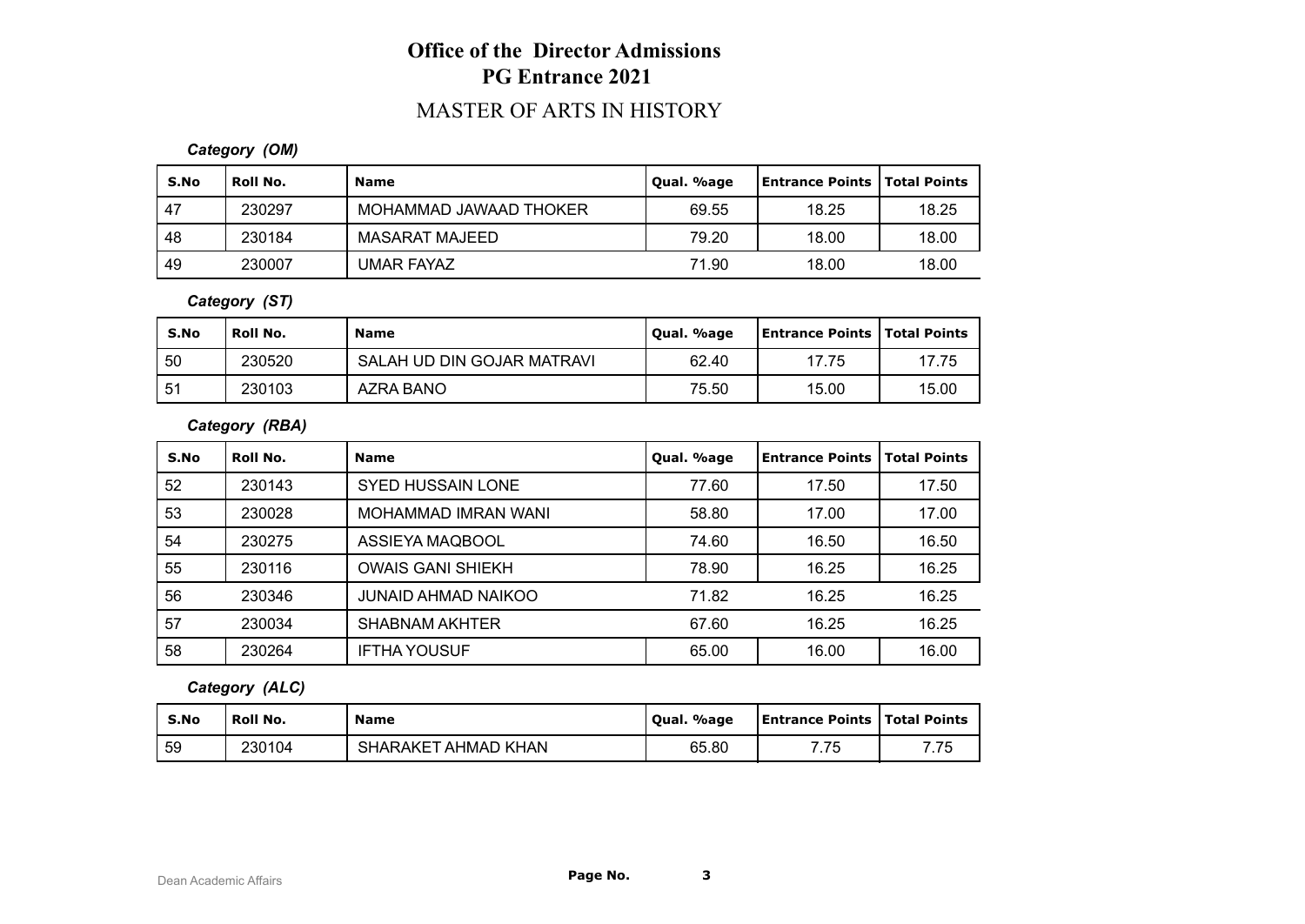### MASTER OF ARTS IN HISTORY

#### *Category (WUP)*

| S.No | Roll No. | <b>Name</b>         | Qual. %age | <b>Entrance Points   Total Points</b> |       |
|------|----------|---------------------|------------|---------------------------------------|-------|
| l 60 | 230350   | AADIL REHMAN        | 72.00      | 15.00                                 | 15.00 |
| 61   | 230145   | <b>ULFAT KHALIQ</b> | 74.10      | 14.25                                 | 14.25 |

*Category (CDP)*

| S.No | Roll No. | <b>Name</b>         | Qual. %age | <b>Entrance Points   Total Points</b> |       |
|------|----------|---------------------|------------|---------------------------------------|-------|
| 62   | 230331   | <b>BAYZA GULZAR</b> | 66.10      | 10.50                                 | 10.50 |

*Category (NCC)*

| S.No | Roll No. | <b>Name</b>               | Qual. %age | <b>Entrance Points   Total Points</b> |       |
|------|----------|---------------------------|------------|---------------------------------------|-------|
| 63   | 230287   | <b>FAHEEM AHMAD ALLIE</b> | 78.90      | 11.50                                 | 11.50 |

*Category (PHC)*

| S.No | Roll No. | <b>Name</b>               | Qual. %age | Entrance Points   Total Points |       |
|------|----------|---------------------------|------------|--------------------------------|-------|
| 64   | 230470   | <b>OWAIS SHABIR MALIK</b> | 66.60      | 14.00                          | 14.00 |

*Category (OSJ)*

| S.No | Roll No. | <b>Name</b>   | Qual. %age            | <b>Entrance Points   Total Points</b> |       |
|------|----------|---------------|-----------------------|---------------------------------------|-------|
| 65   | 230469   | SHAZIA KOUSAR | 74.07<br>$\mathsf{L}$ | つつ フド<br>ں ، رے                       | 23.75 |

*Category (SN)*

| S.No | Roll No. | <b>Name</b>       | Qual. %age | <b>Entrance Points   Total Points</b> |      |
|------|----------|-------------------|------------|---------------------------------------|------|
| 66   | 230205   | SUBZAR AHMAD WANI | 65.20      | 8.75                                  | 8.75 |

*Category (CGB)*

| S.No | Roll No. | <b>Name</b>              | Qual. %age | <b>Entrance Points   Total Points</b> |       |
|------|----------|--------------------------|------------|---------------------------------------|-------|
| .67  | 230246   | NADEEM PARVEZ KHAN GOJAR | 66.80      | 13.00                                 | 13.00 |